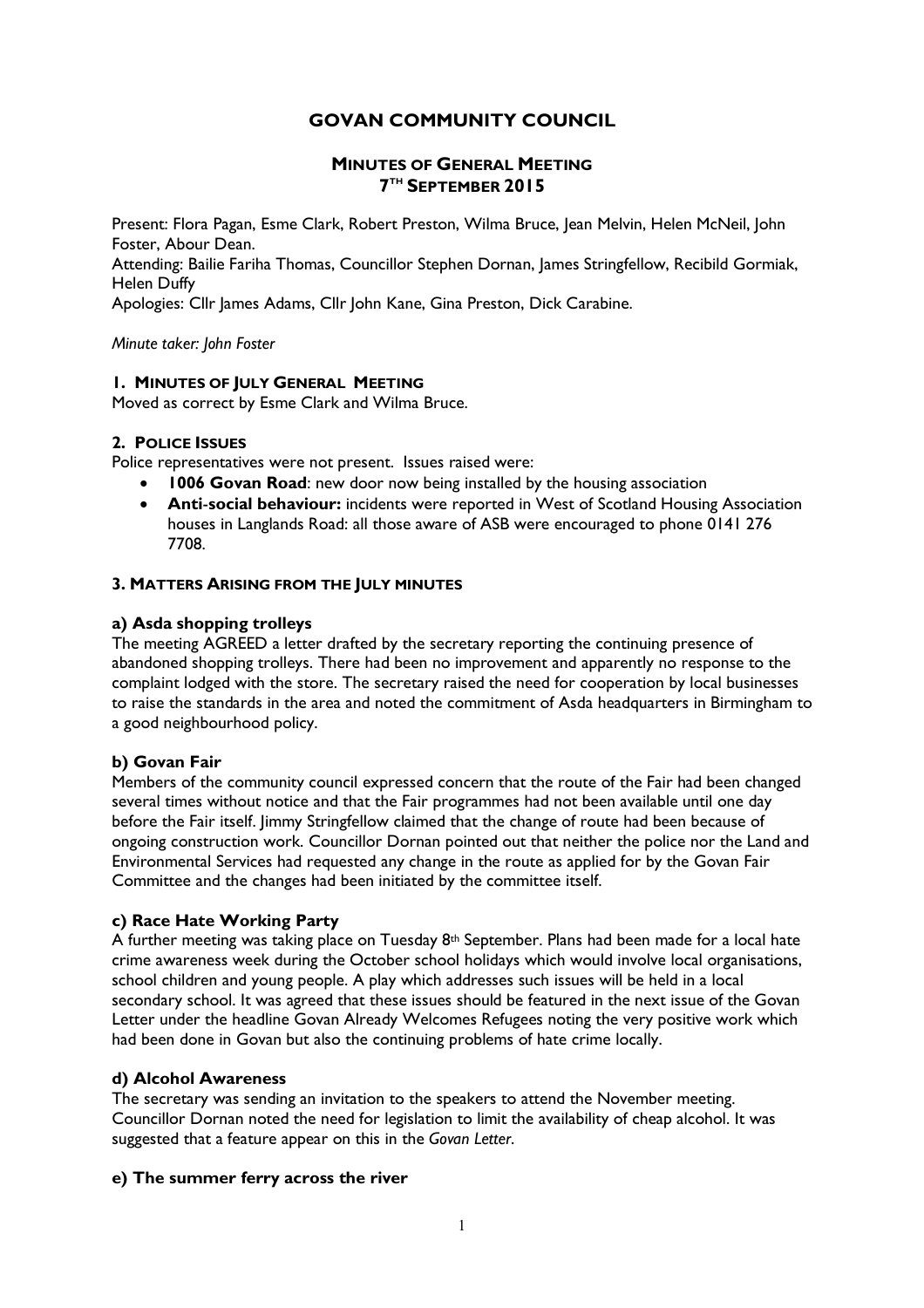This will be continued until the 20th of September.

# **f) Royal Mail post boxes: ending of evening collections for boxes in the Elderpark area.**

The Secretary read letters from Royal Mail forwarded by Gordon MacKay which indicated that two boxes in the Elderpark Area still had a 6pm collection. These were at Elder Street/Harhill Street and Elderpark Street/Langlands Road. It was however, noted that the boxes themselves still had a 9am collection indicated and it was agreed that the Community Council should write to Royal Mail pointing this out.

## **g) Provision of bus timetables**

The secretary reported that she had delayed writing SPT requesting the display of timetables at libraries on account of the number of route changes over the summer. It was noted that First Bus was cancelling a large number of services.

## **h) Bus stop in Golspie Street**

Baille Thomas said that she would clarify what had happen concerning the proposed relocation of the bus stop.

## **i) South Street Waste Processing**

The proposal had yet to be considered by Planning. Our objection would be heard among others.

## **j) STUC and People's Assembly Rally against Austerity: George Square**

Further information was awaited on council cuts. The issue of the continued funding for breakfast clubs was being referred for further consideration amid concern that the children of parents in need or on low wages would suffer adverse consequences.

## **k) Graving Dock**

Concerns were expressed that any plans for the future of the graving dock fully involve local community organisations and elected members. It was suggested that discussions might take place with Pat Cassidy of Govan Workspace about its preservation and use as part of the wider heritage project in Govan.

#### **l) Southern Hospital**

It appeared that there had been some improvement in the signage. Although the meeting expressed unhappiness at the last minute change of title, it was felt that any further change would only incur greater cost.

#### **m) Future of Govan Shipyard**

The secretary was asked to consult with Pat Cassidy of Govan Workspace about a public event in the Fairfields Building later this autumn which would enable people in Govan to be informed and to raise any issues or concerns.

## **4. COMMUNITY COUNCIL ORGANISATION**

#### **a) Bank Account**

The Treasurer had made all books available and the secretary would contact our usual auditor, Christine Murphy, to enable the audit to be completed by the October AGM.

#### **b) Membership of the Community Council**

Membership forms were available for the two applicants for the two places advertised as of November 2014.

The Secretary had contacted the Community Council Resource Centre and been advised that our constitution allowed us to propose an increase in membership as long as this was